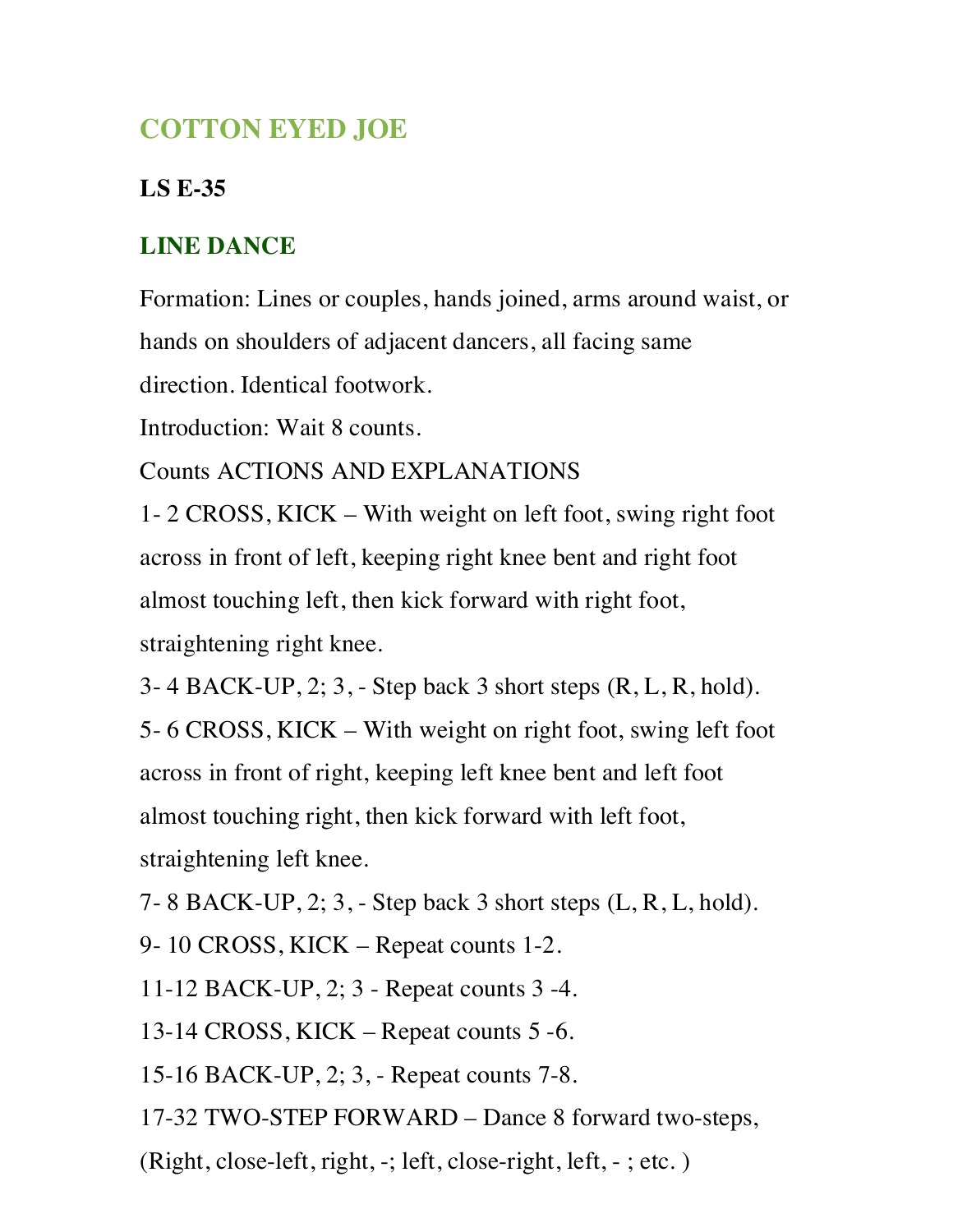with "much enthusiasm and vigor."

## **HORSE AND BUGGY**

Formation: Groups of 4 dancers (may be two couples) standing two dancers behind two dancers, all facing LOD in a large circle, hands joined in each foursome.

Introduction: Wait 8 counts

Counts ACTIONS and EXPLANATIONS

1- 4 HEEL AND TOE AND STEP CLOSE STEP – All with weight on right foot, extend left foot forward and touch the heel, sweep left foot back alongside, or slightly across in front of the right foot and touch the toe; then travel forward with one twostep or polka.

5- 8 HEEL AND TOE AND STEP CLOSE STEP – Repeat counts 1-4 with opposite footwork.

9- 12 HEEL AND TOE AND STEP CLOSE STEP – Repeat counts 1-4.

13-16 HEEL AND TOE AND STEP CLOSE STEP – Repeat counts 5-8.

17-24 FORWARD FOUR – All dance forward with 4 two-steps or polkas.

25-32 CHANGE PLACES – While the foursome continues to move slightly forward in LOD, the front twosome drops hands with each other (but does not release hands with the rear two, who continue to hold hands with each other.) The front twosome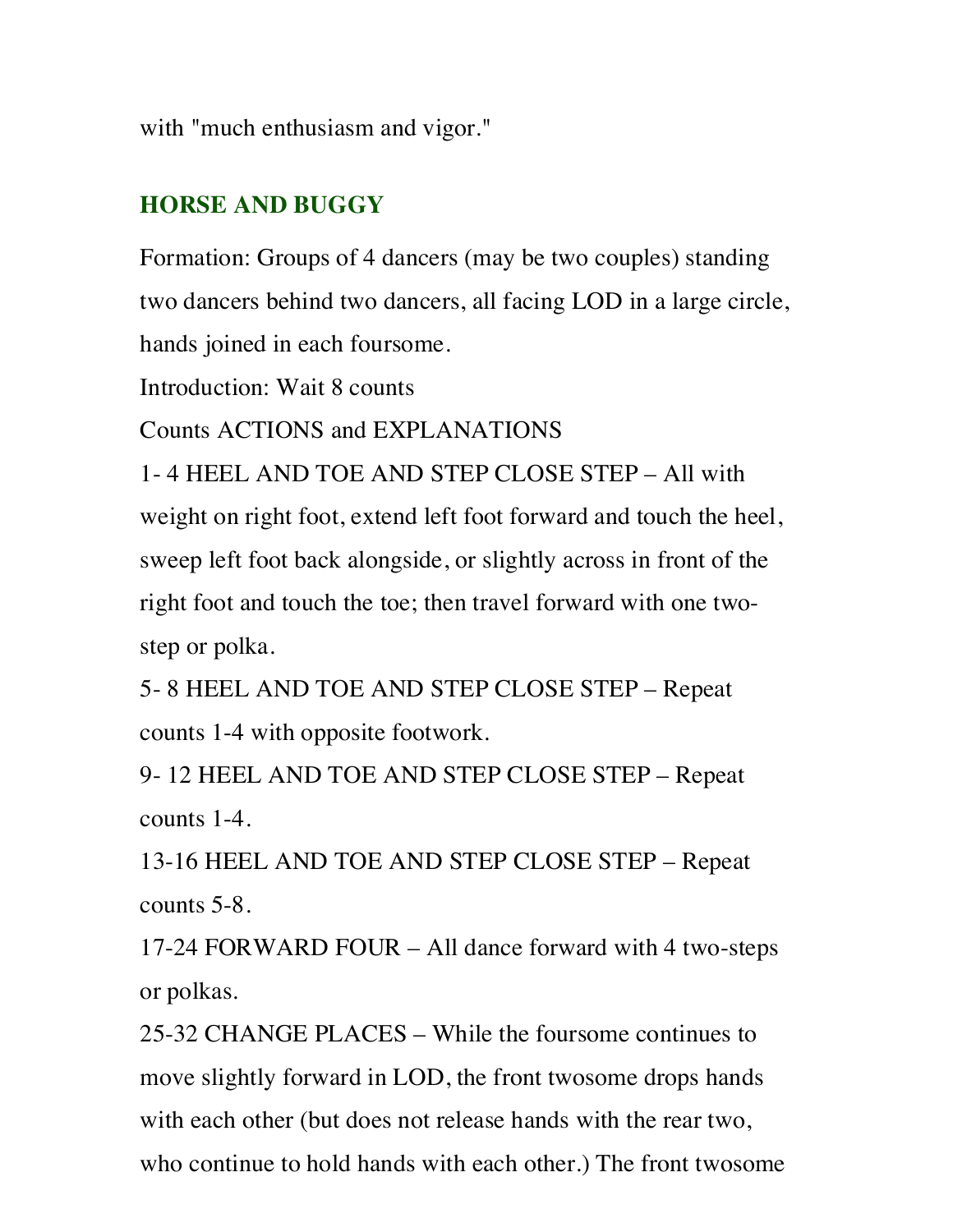rolls away from each other and around to take position behind the other twosome. (The rear twosome has moved forward, replacing those who were rolling out and back). This group action utilizes 4 two-steps or polkas.

#### **COUPLE DANCE**

Formation: Couples in closed position anywhere on the floor. Note: To clarify the dance description, the instructions are written as though the couples are in a large circle, man's back to COH. Footwork: Opposite throughout the dance, directions are for the man.

Introduction: Wait 8 counts.

Counts ACTIONS and EXPLANATIONS

1- 4 HEEL AND TOE AND STEP CLOSE STEP – Starting to man's left (lady's right), extend left foot to side and touch the heel, bring left foot alongside, or slightly in back of, the right and touch the toe; then dance one sideward polka step in LOD. 5- 8 HEEL AND TOE AND STEP CLOSE STEP – Repeat in opposite direction with opposite footwork.

9-16 CIRCLE AWAY – Drop hands, dance 4 traveling polka steps while circling away from partner (small circle, man turning CCW, lady CW). End facing partner, man's back to COH. 17-20 PUSH FOUR – Man hooks thumbs in belt, lady holds skirt as they dance 4 "push- slide" steps in LOD.

21-24 PUSH BACK – Repeat in RLOD with opposite footwork,